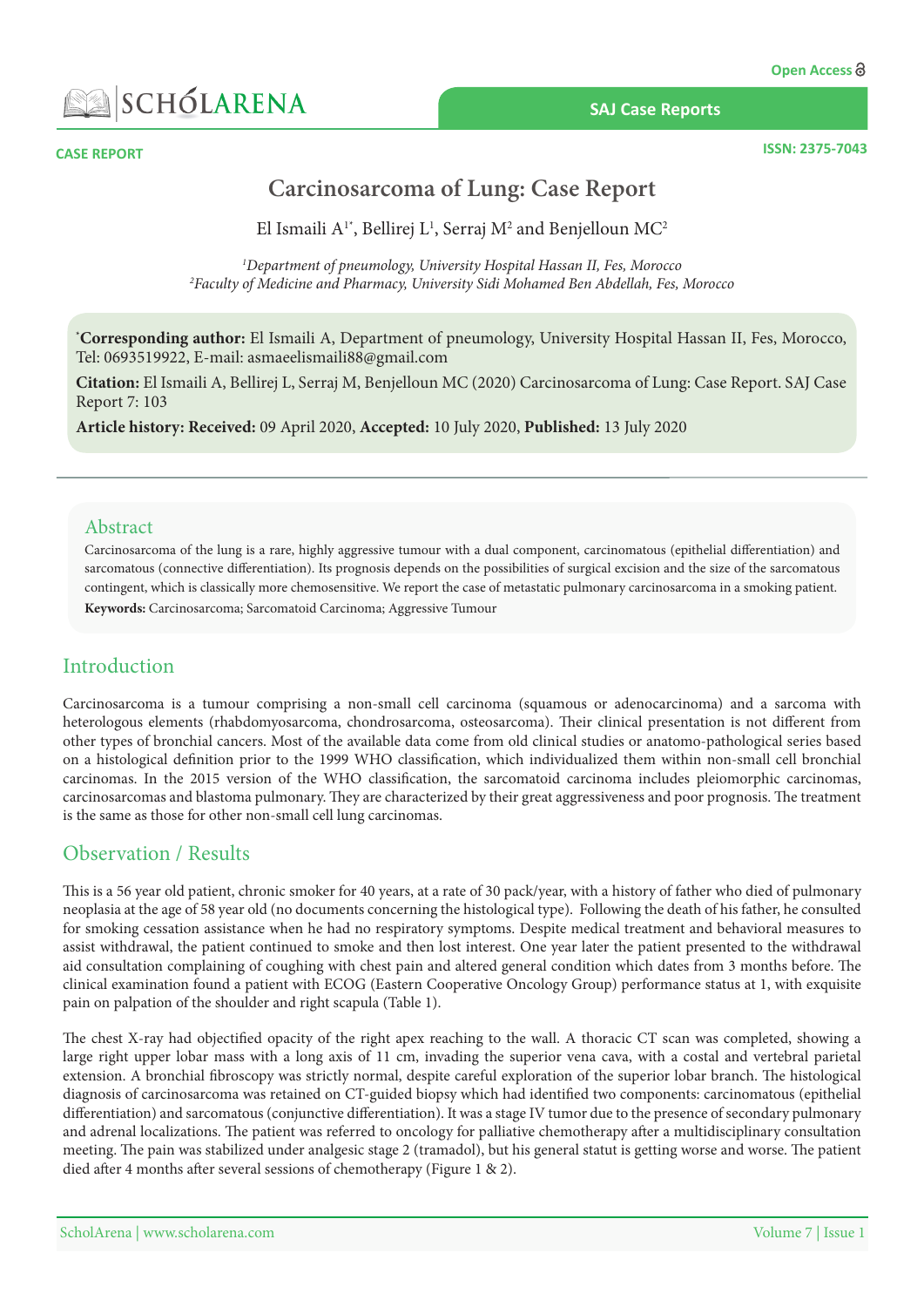

Figure 1: Thoracic scan (parenchymal section) showing a right upper lobar tumour process with a long axis of about 11 cm with parietal and costal invasion opposite, the rest of the parenchyma is the site of emphysema bubbles



Figure 2: Thoracic scan (media window) objectivizing a right upper lobar tumor process of heterogeneous density, with a necrotic component and parietal invasion of the ribs and soft tissues

# Discussion

Carcinosarcoma of the lung is rare and accounts for only 0.2-0.3% of bronchopulmonary cancers [1,2]. This tumour affects preferentially male smokers (sex ratio of 7 men/1 woman). The clinical picture is not very specific. The carcinosarcoma may be proximally located with endobronchial, mediastinal or vascular extension, which may cause ventilation problems, obstructive pneumopathy and bronchial suppuration, haemoptysis, etc.; or peripherally located with invasion of the thoracic wall, with a worse prognosis due to its later discovery, as is the case in our patient. Carcinosarcoma is a histological subtype of sarcomatoid carcinoma, which also includes pleomorphic carcinomas and pulmonary blastomas (Table 1) [3]. Diagnosis is based on the analysis of the surgical specimens but is still possible on small, good quality biopsies.

| Histopathological subtype |                                                                                                                                                                                                               |
|---------------------------|---------------------------------------------------------------------------------------------------------------------------------------------------------------------------------------------------------------|
| Pleiomorphic carcinoma    | A poorly differentiated non-small cell carcinoma (squamous, adenocarcinoma<br>or undifferentiated) with at least 10% spindle and/or giant cells or a carcinoma<br>consisting only of spindle and giant cells. |
| Carcinosarcoma            | Tumour with non-small cell carcinoma (squamous or adk) and sarcoma with<br>heterologous elements (rhabdomyosarcoma, chondrosarcoma, osteosarcoma)                                                             |
| Pulmonary blastoma        | A biphasic tumor with fetal adenocarcinoma (low grade) and primary<br>mesenchymal stroma. There is often a specific mesenchymal differentiation such<br>as osteosarcoma chondrosarcoma or rhabdomyosarcoma.   |

Table 1: Histo-pathological classification of sarcomatoid carcinomas [3]